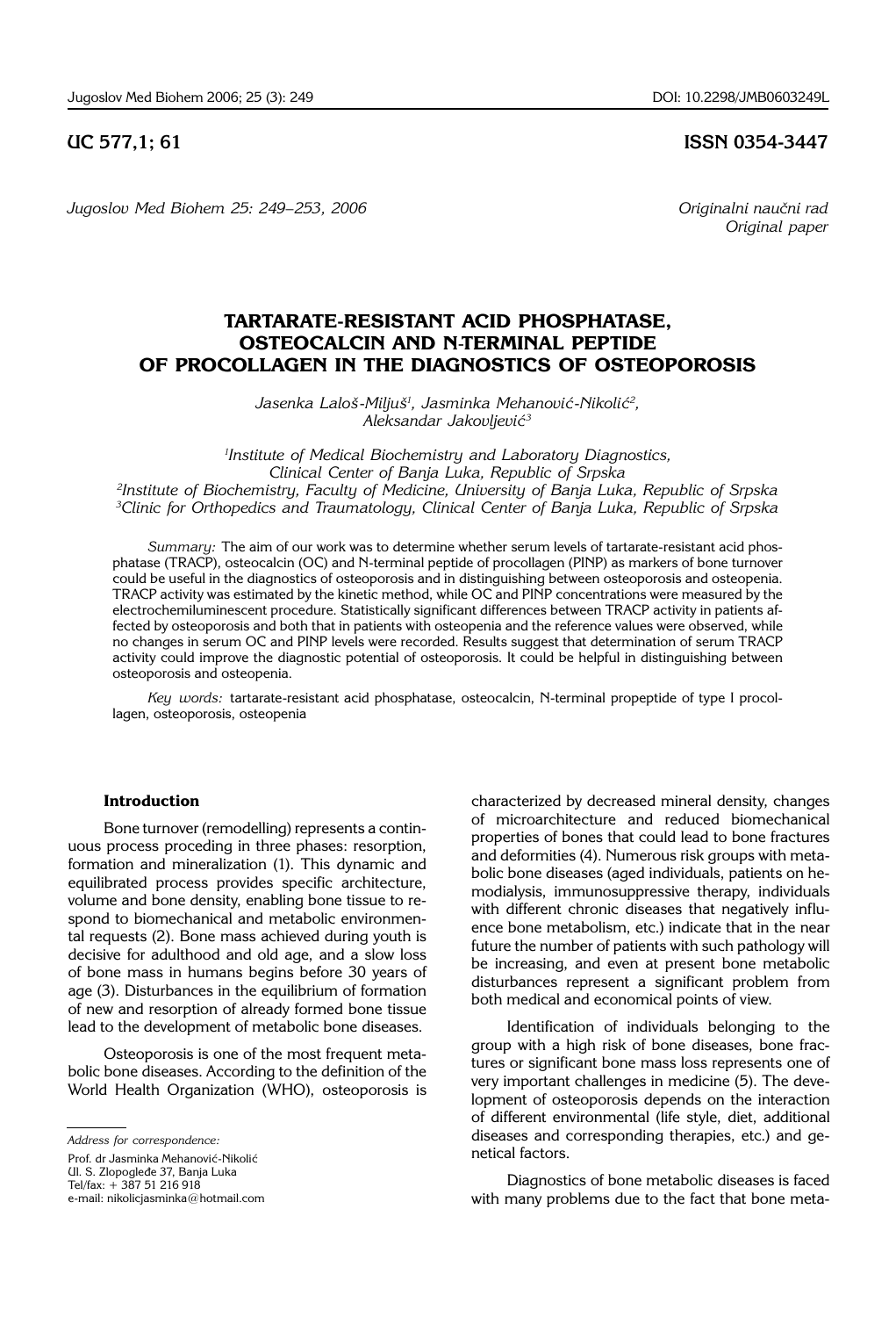bolism, dynamics and structure are influenced by numerous factors that lead to different changes in interior bone structure, all having similar clinical outcome in the sense of decreased biomechanical bone characteristics and increased risk of bone fractures (1).

Histomorphometry of bioptic bone samples represents the most reliable diagnostic method, especially in differential diagnosis of metabolic bone diseases. However, this method is used more frequently for scientific research than in clinical practice. For routine diagnostics of osteoporosis, radiological examination of the skeleton, as well as changes in bone density estimated by densitometry, are usually applied. Since bone quality depends not only on bone density but also on geometrical structure, elasticity and interior microarchitecture, numerous recent studies were focused on the role new biochemical markers could play in the diagnostics of bone diseases. Priority is given to the estimates of disease etiology, identification of factors negatively affecting bone metabolism and keeping up with the influence of therapy (6). Nevertheless, opinions of authors involved in this topic differ very much, from those believing that biochemical markers are insufficiently specific parameters for the diagnosis of metabolic bone diseases, to those claiming that recently detected markers of bone turnover can significantly improve the diagnostic potential of these diseases  $(7-11)$ . This led to a comparison of classical biochemical analyses (determination of calcium concentration in the blood serum and 24-h-urine, phosphorus, creatinine, alkaline phosphatase and numerous hormones) with markers of bone synthesis and disintegration (12).

All the above controversies and dilemmas prompted us to study tartarate-resistant acid phosphatase (TRACP), osteocalcin (OC) and N-terminal peptide of procollagen (PINP) as biochemical markers of bone turnover in patients with osteoporosis and osteopenia.

Determination of catalytic TRACP activity in blood serum estimates osteoclastic activity, because it is secernated by cells during bone resorption (3). On the other hand, OC represents a specific product of osteoblasts and the major non-collagen protein of the bone matrix. This protein consists of 49 amino acids, three of which represent gamma-carboxy glutamic acids responsible for Ca-binding properties of OC (6). Also, osteocalcin is considered to be a sensitive and specific marker of bone synthesis, and it has been successfully applied in monitoring antiresorptive therapy of osteoporosis (13).

During the first step of the collagen type I synthesis, that makes 90% of the bone matrix, procollagens with bulky C- and N-terminal domains get secernated and released from the cells to be decomposed by protease action to propeptides PICP and PINP, and their presence in the circulation is taken as a measure of the active collagen synthesis (6). So, PINP concentration in the serum is proportional to the bone mineralization process and synthesis of bone matrix.

The aim of the present study was to determine whether the above biochemical markers of bone turnover could be significant in the diagnostics of osteoporosis, as well as in distinguishing this disease from osteopenia.

#### **Material and Methods**

Patients. This study included 120 patients divided into two groups. The first group  $(n=60)$  consisted of patients (34 to 77 years old, average age 54.2 years; 50 women and 10 men) with diagnosed osteoporosis confirmed in the out-patient department of the Clinic for Orthopedics and Traumatology, Clinical Center, Banja Luka. According to the WHO standards, bone mineral density (BMD) served as a criterion for the diagnosis. The BMD of  $-2.3$  in this group determined by the ultrasonic technique was compared with that of young and healthy population (control) using the T-score (standard deviation). According to the WHO standards, T values from  $-2.5$ to  $-1$  point to osteopenia, as found in the second group of patients ( $n=60$ ; T values ranging from  $-0.4$ to  $-1.7$ ) consisting of 49 women and 11 men, average age 46.1 years, age range from 18 to 66 years.

Determination of serum TRACP activity. Catalytic TRACP activity in the blood sera was determined by the kinetic method, using BIOMERIEUX reagents (Germany) and a Mira Cobas plus analyzer (Germany).  $\alpha$ -Naphthyl phosphate dissolved in citrate buffered solution served as a substrate. After the incubation period, the amount of evolved  $\alpha$ -naphthol in the presence of a diazonium salt Fast Red TR was measured colorimetrically, within the reference range from 1.7 to  $3.2$   $U/L$ .

Measurement of OC and PINP levels. Concentrations of serum OC and PINP were determined by the electroluminescent technique (ECL) using reagents produced by ROCHE (Germany) and an Elecsys 2010 analyzer (Germany) within the reference concentration range from 11 to 43 ng/mL, i.e. 20 to 100 ng/mL for OC and PINP, respectively.

## **Results**

As depicted in Figure 1, catalytic TRACP activities were 5.49  $\pm$  1.63 U/L and 3.51  $\pm$  1.14 U/L in the blood sera of patients with osteoporosis and those with osteopenia, respectively. The difference in the activity of this enzyme between these two groups was of a high statistical significance  $(p<0.001)$ . Comparison of these results with the reference range of 1.7 to 3.2 U/L revealed statistically significant difference only in case of values found in examinees with osteoporosis (p<0.001), while that observed between TRACP activity in patients with osteopenia and the reference values was statistically insignificant.

Serum OC level was higher in the group of patients with osteoporosis in relation to the group with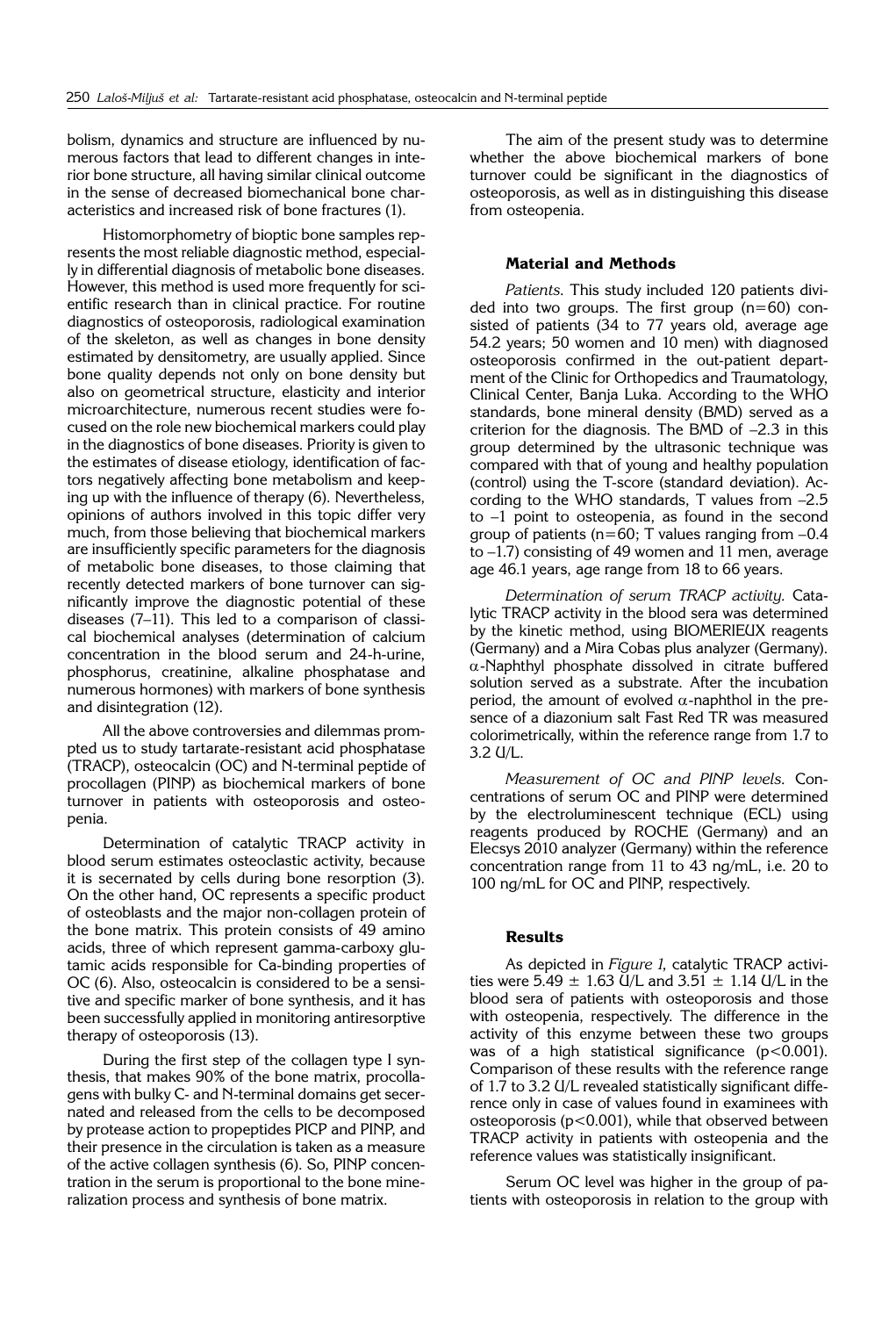

Figure 1 Catalytic activity of tartarate-resistant acid phosphatase in the blood sera of patients with osteoporosis and osteopenia



Figure 2 Serum levels of osteocalcin (left) and N-terminal procollagen peptide (right) in patients with osteoporosis and osteopenia

osteopenia (32.07 ± 6.24 ng/mL vs*.* 29.26 ± 3.65 ng/mL) and the difference was statistically significant  $(p<0.01)$ . However, no statistically significant differences were observed between either of the two groups and the corresponding reference values (*Figure 2*).

The data on the content of PINP in blood sera are presented in *Figure 2*. It can be seen that the PINP levels were 58.60  $\pm$  12.85 and 55.9  $\pm$  11.3 ng/mL in patients with osteoporosis and osteopenia, respectively. The difference between these two groups was not statistically significant, and neither was that one observed between either of the groups and the corresponding reference values.

#### **Discussion**

Bone densitometry does not distinguish osteoporosis from osteomalacia or other bone diseases characterized by decreased bone density. Besides, this approach does not provide data on the kind of bone metabolism disturbances necessary for the prescription of the most adequate therapy (1). Different disturbances in bone tissue turnover can result in metabolic bone diseases and, related to that, disbalance between resorption and bone formation or defects in bone mineralization (14). These can be conditions characterized either by an increased rate of bone resorption that is dominant in relation to bone

formation (active osteoporosis), or decreased bone formation (inactive osteoporosis) (1).

In the present study, the T-score value, generally accepted as the WHO criterion for osteoporosis, was applied. Since the etiology of osteoporosis was not taken into consideration, while the examined groups of patients were not sex-matched, this work did not provide data that could be useful in choosing the most adequate therapy.

The estimate of a possible risk for bone fractures correlates with the loss of bone mass, but it is difficult to distinguish between osteopenia and osteoporosis, taking into account the upper limit of the T-score of -2.5. Numerous prevention measures related to osteoporosis development became quite known to the public (15), but it seems that osteopenia remained somewhat neglected in this regard. It is of great importance, therefore, to improve the diagnostics of osteoporosis and osteopenia using reliable biochemical parameters (16).

With respect to bone diseases, biochemical markers represent the molecules directly connected to both the structure and function of bone tissue. The fact that changes in either the concentration or activity of these biochemical markers are reflecting dynamic status of bone metabolism is taken as advantageous. There are three groups of biochemical markers of bone turnover. The first group, that includes markers related to calcium and phosphorus homeostasis, has been used for a long time in laboratory diagnostics. The second group of biochemical markers consists of enzymes reflecting the activity of osteoblasts and osteoclasts, while recently identified markers of bone turnover, subdivided into markers of bone formation and bone disintegration, belong to the third group. During the choice of variables determined throughout the present work, this classification of bone biochemical markers was taken into account. So, OC as a marker of bone formation, PINP representing an indicator of mineralization process and bone matrix formation, and catalytic TRACP activity as a measure of osteoclastic activity were selected.

Results pointed to the significance of the serum TRACP activity in recognizing disturbances in the bone metabolism. Statistically significant differences in the catalytic activity of this enzyme between the two groups of examinees, as well as in relation to the reference range, support and confirm the data of Topić et al.  $(3)$ , while being in disaccord with the report of Petro (6). The results demonstrating significantly higher TRACP activity in the sera of patients with osteoporosis in relation to reference values are of utmost importance, in spite of the opinion of some authors that determination of TRAPC activity is a very expensive method for everyday practice. However, the specificity of this enzyme is still in question. Recent reports of Halleen et al. (17) and Nenonen et al. (18) pointed to TRACP 5b as a specific and sensitive marker of bone resorption because its activity was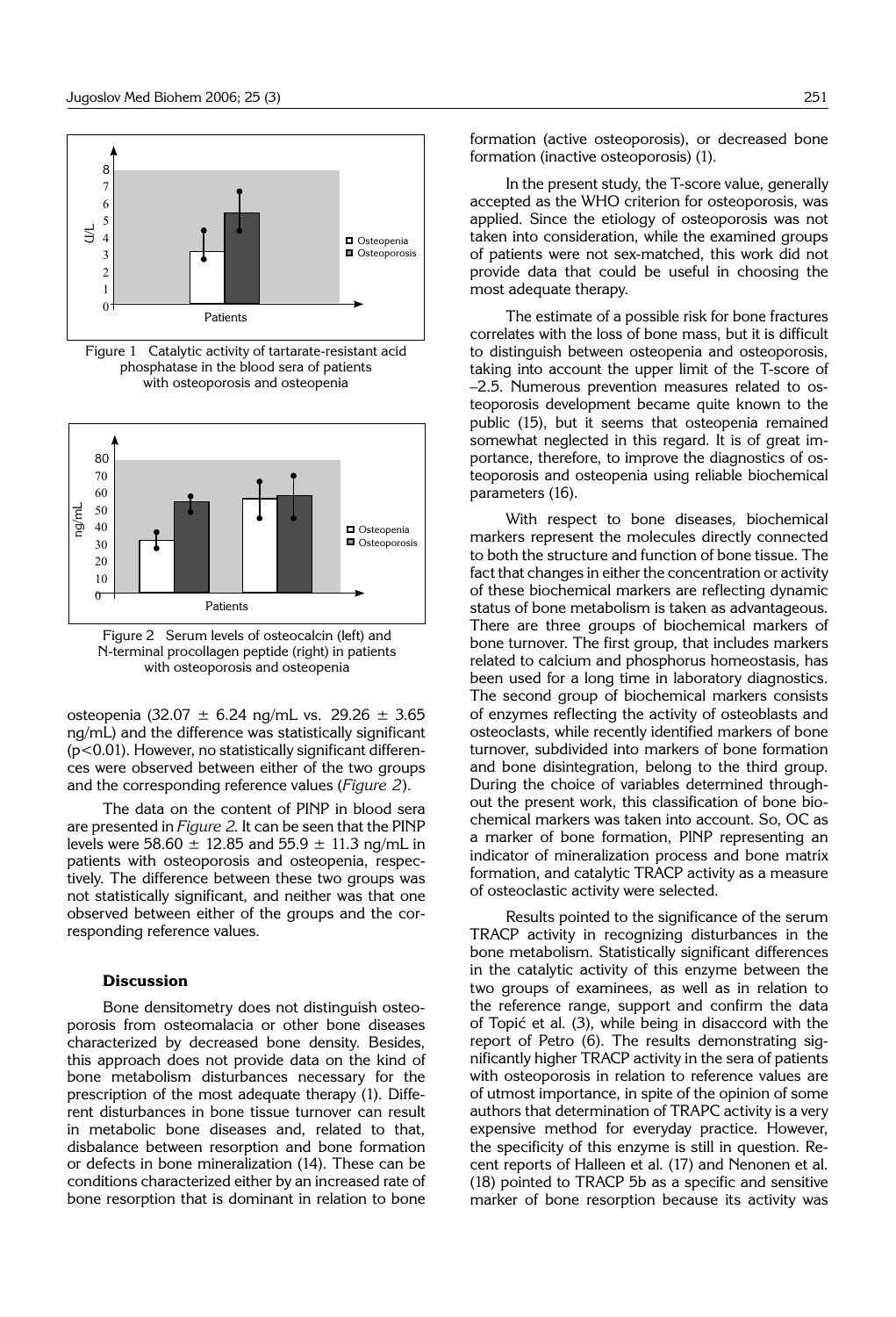significantly increased in osteoporosis, but also in osteopenia. This suggests that the determination of total TRACP catalytic activity and of its isoenzyme forms in the cases of decreasing bone mass could help to better understand this topic.

In our opinion, significant difference in the catalytic activity of TRACP between the groups with osteoporosis and osteopenia observed in the present study is very important, especially having in mind the limitations of the T-score analysis. The analysis of individual TRACP values in the group with osteopenia showed that some 2/3 od examinees had values above the upper limit of the reference range. This result could be taken into account during the diagnostics of osteopenia.

Opposite to the data of Stavropoulou et al. (13) obtained on experimental animals, no statistically significant differences were observed when the OC concentrations of either group were compared with the corresponding reference range. On the other hand, our results agree well with the data of Topić et al. (3) who found increased osteocalcin levels in 30% of patients with primary osteoporosis. However, in the present study, statistically significant differences in the OC level between the group with osteoporosis and that with osteopenia were observed  $(p<0.01)$ , pointing to the differences in bone turnover in these two groups of examinees.

No statistically significant differences were recorded between the PINP level of either of the examined groups and reference range. This is in accordance with previous clinical studies showing a regular interrelationship of PICP, as well as of PINP and OC, considered to be less sensitive markers for the estimation of bone turnover. It should also be mentioned that although originating predominantly from bone tissue, type I collagen originates from some other tissues as well.

Analysis of all results on the PINP concentration in patients with osteoporosis and those with osteopenia showed that they were significantly under the lower limit of the reference range, i.e. under 20 ng/mL. This strongly suggests that a new reference range of our own which would help in the correct interpretation of results should be introduced.

On the basis of results obtained throughout the present study, it can be concluded that, together with other biochemical markers of bone turnover, determination of catalytic TRACP activity in the blood sera can improve not only the diagnostic potential of osteoporosis, but also its distinction from osteopenia. At the same time, serum concentrations of either OC or PINP do not represent reliable parameters for distinguishing between these two bone diseases.

# TARTARAT**-**REZISTENTNA KISELA FOSFATAZA, OSTEOKALCIN I N**-**TERMINALNI PEPTID PROKOLAGENA U DIJAGNOSTIKOVANJU OSTEOPOROZE

Jasenka Laloš-Miljuš<sup>1</sup>, Jasminka Mehanović-Nikolić<sup>2</sup>, Aleksandar Jakovljević<sup>3</sup>

*1 Zavod za medicinsku biohemiju i laboratorijsku dijagnostiku, Klini~ki centar Banja Luka, Republika Srpska 2 Zavod za Biohemiju, Medicinski fakultet, Univerzitet Banja Luka, Republika Srpska* <sup>3</sup>Klinika za ortopediju i traumatologiju, Klinički centar Banja Luka, Republika Srpska

*Kratak sadr`aj:* Cilj rada je bio da se utvrdi da li tartarat-rezistentna kisela fosfataza (TRACP), osteokalcin (OC) i N-terminalni peptid prokolagena (PINP) kao serumski markeri koštane pregradnje mogu pomoći u dijagnostikovanju osteoporoze i razlikovanju ovog oboljenja od osteopenije. Katalitička aktivnost TRACP mjerena je kinetičkom metodom, dok su koncentracije OC i PINP određivane elektrohemiluminiscentnim postupkom. Uočena je statistički značajna razlika između katalitičke aktivnosti TRACP u ispitanika sa osteoporozom u odnosu na referentne vrijednosti, kao i u odnosu na vrijednosti dobijene u ispitanika sa osteopenijom. Međutim, koncentracije OC i PINP u serumima pacijenata sa osteoporozom nisu bile statistički značajno izmijenjene. Ovi rezultati sugerišu da određivanje aktivnosti TRACP u serumu može da unaprijedi ne samo dijagnostički potencijal osteoporoze, već i razlikovanje ovog oboljenja od stanja osteopenije.

*Klju~ne rije~i:* tartarat-rezistentna kisela fosfataza, osteokalcin, N-terminalni peptid prokolagena, osteoporoza, osteopenija